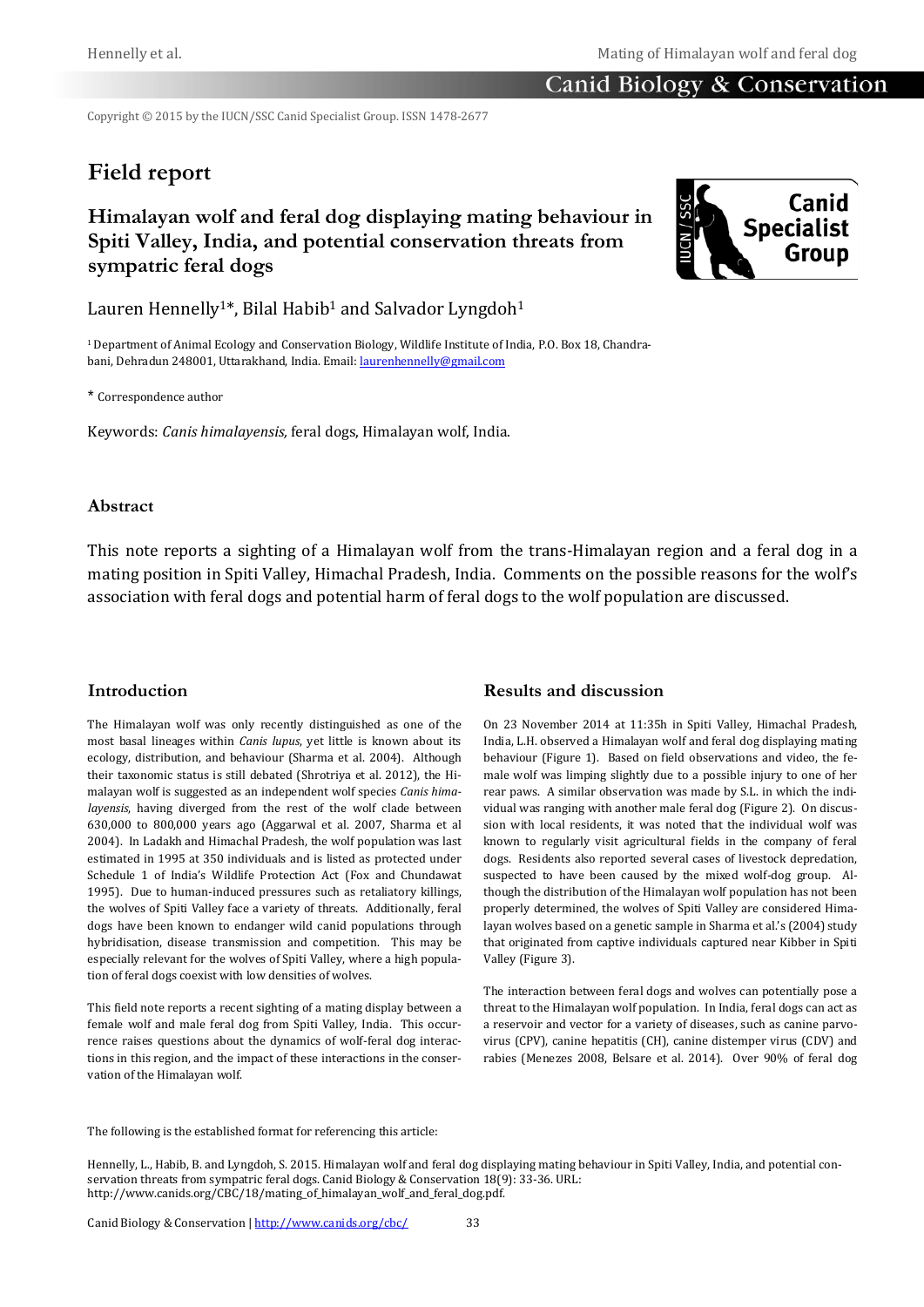populations living near or within a wildlife sanctuary in Maharashtra showed current or past exposure to CPV and CDV (Vanak et al. 2007).



Figure 1. Female wolf in mating position with a male feral dog (L. Hennelly).



Figure 2. Same female wolf with a different black feral dog photographed in July 2014 (S. Lyngdoh).

In Spiti Valley, a sero-survey of the local free-ranging dogs showed that a high proportion had current or past exposure to CPV and CH, and a lower proportion to CDV (Chandrima Home, pers. comm.). Abrupt population declines in wild canid populations have been linked to disease outbreaks such as rabies in Ethiopian wolves (Randall et al. 2004) and CDV in African wild dogs (Alexander and Appel 1994), in which free-ranging dogs were the main vectors. Sterilisation and rabies vaccination programmes have been underway in Spiti Valley; approximately 30% of the estimated feral dog population found in the valley have been sterilised and approximately 40% have been vaccinated. For the feral dog population in Jodhpur, India, an estimated threshold of 70% rabies vaccination coverage is necessary to significantly prevent rabies. According to these demographic models, Jodhpur's current feral dog population levels would be maintained if sterilisation coverage was under 40% (Totton et al. 2010).



Figure 3. Map of Lahaul and Spiti District, Himachal Pradesh, India.

Yet, the necessary threshold coverage levels for the feral dog population in Spiti Valley is uncertain since threshold levels vary with population demographics, disease transmission dynamics and spatial characteristics of the feral dog population (WHO 2004).

Within the *Canis* clade, hybridisation can occur and potentially impose conservation threats to the genetic integrity of wild canid populations (Gottelli et al. 1994, Lescureux and Linnell 2014). In areas with an abundance of feral dogs, wild canids have been known to hybridise, especially when the wild canid populations are in low densities. Due to behavioural differences such as little parental care in male dogs (Boitani et al. 1995) and lack of long-term bonds forming, the survival of wolf-dog hybrids may be low (Vilà and Wayne 1999). Despite this, hybridisation between grey wolves and dogs has been genetically verified in Italy (Iacolina et al. 2010), Estonia (Hindrikson et al. 2012), Canada (Munoz-Fuentes et al. 2010), Latvia (Hindrikson et al. 2012), Scandinavia (Vilà et al. 2003), Spain (Godinho et al. 2011) and Georgia (Kopaliani et al. 2014). Furthermore, the pairing between a male dog and female wolf will deprive the female wolf of potentially contributing to the wolf population for that year. Spiti Valley wolves occur in low densities and based on this photograph (Figure 1), this unique wolf population may be at risk of hybridisation with feral dogs.

In Spiti Valley, the pastoralist community supports high densities of livestock, resulting in more than four-fifths of the rangelands becoming overstocked and densities beyond the natural resource limitation through supplemental feeding (Mishra et al. 2001, Mishra 2001). Dietary overlap between livestock and wild herbivores such as the bharal or Himalayan blue sheep *Pseudois nayaur,* has led to competition and a decline in bharal density (Mishra et al. 2004). Wild carnivores that historically depended on wild prey species that once utilised these grazing lands may be under resource stress, resulting in livestock depredation (Lyngdoh et al. 2014). Local peoples' threat perceptions towards livestock depredation are disproportionately biased against the wolf, contributing to greater negative attitudes when compared to attitudes towards snow leopards *Panthera uncia* (Kulbhushansingh et al. 2014). However, feral dogs kill more livestock in Spiti Valley than both snow leopard and wolf (Suryawanshi et al. 2013). Athough Himalayan wolves are protected under Indian law,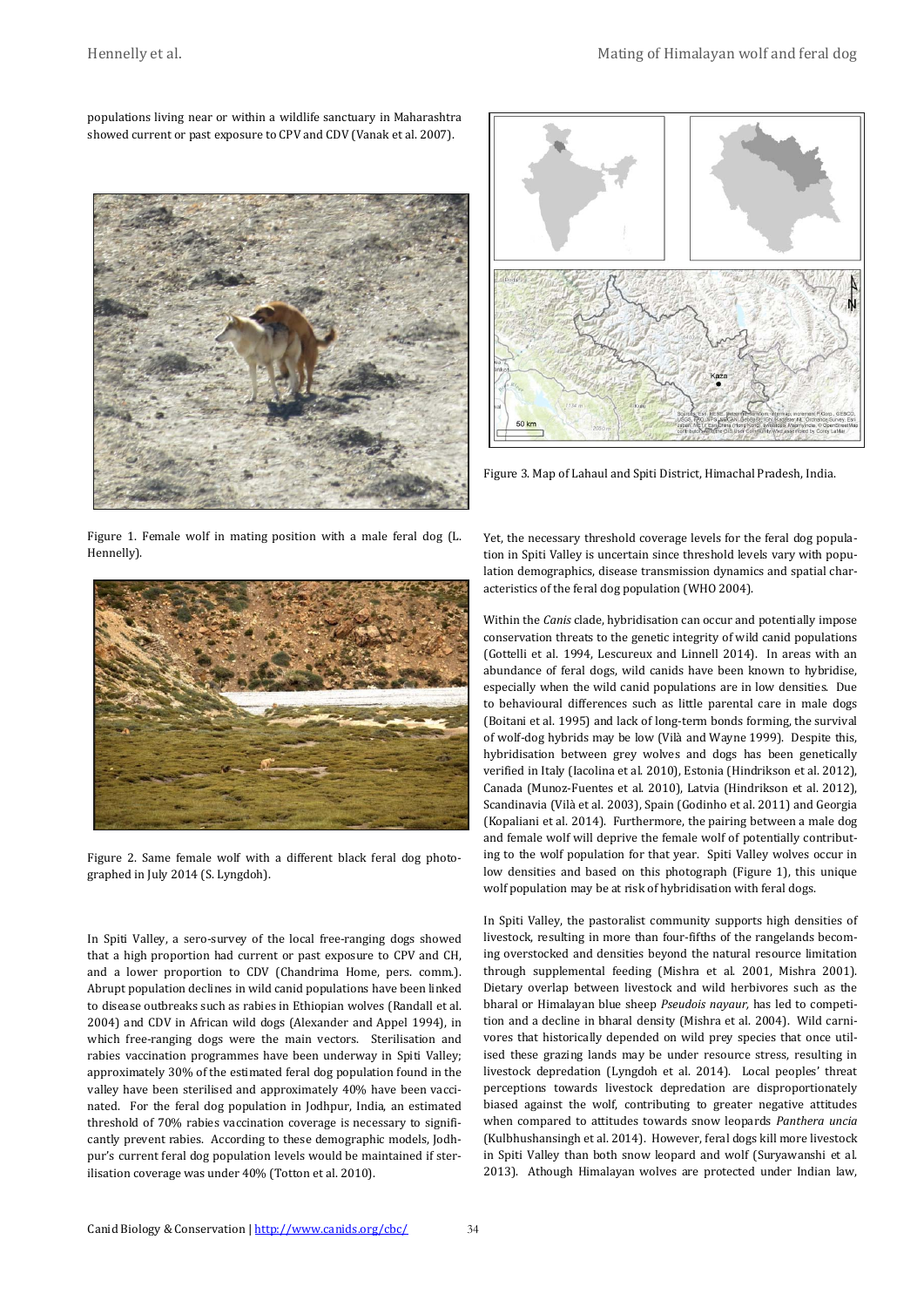international attention towards their conservation is minimal, as globally, wolf populations are stable and listed as Least Concern by the IUCN Red List (Mech and Boitani 2010). Future studies must focus on addressing threats to these wolves, including whether feral dogs are hybridising, transmitting diseases and competing with wolves in this arid Trans-Himalaya region. The Himalayan wolf is an apex predator in a fragile high altitude system, whose role has been intricately linked through evolution; therefore its conservation has larger implications for the region, its people and environment.

#### **Acknowledgements**

We are thankful to the Wildlife Institute of India for funding the Ecology and Conservation of the Himalayan Wolf Project, as well as the Fulbright Program and United States-India Education Foundation for financial support to L.H. We are also thankful to the Himachal Pradesh Forest Department for permission to conduct research and for providing logistical support in Spiti Valley.

#### **References**

Aggarwal, R.K., Kivisild, T., Ramadevi, J. and Singh, L. 2007. Mitochondrial DNA coding region sequences support the phylogenetic distinction of two Indian wolf species. *Journal of Zoological Systematics and Evolutionary Research* 45:163-172.

Alexander, K.A. and Appel, M.J.G. 1994. African wild dogs (*Lycaon pictus*) endangered by a canine distemper epizootic among domestic dogs near the Masai Mara National Reserve, Kenya. *Journal of Wildlife Disease* 30:481-485.

Belsare, A.V., Vanak, A.T. and Gompper, M.E. 2014. Epidemiology of viral pathogens of free-ranging dogs and Indian foxes in a humandominated landscape in central India. *Transboundary and Emerging Diseases* 61:78-86.

Boitani, L., Francisci, F., Ciucci P. and Andreoli, G. 1995. Population biology and ecology of feral dogs in central Italy. Pp. 217-244 in J. Serpell (ed.), *The Domestic Dog: Its Evolution, Behaviour and Interactions with People*. Cambridge University Press, Cambridge, UK.

Fox, J.L. and Chundawat, R.S. 1995. Wolves in the Trans-Himalayan region of India: The continued survival of a low density population. Pp. 95-104 in L.N. Carbyn, H.S. Fritts and D.R. Seip (eds.), *Ecology and Conservation of Wolves in a Changing World*. Canadian Circumpolar Institute, Edmonton, Canada.

Godinho, R., Llanex, L., Blanco, J.C., Lopes, S., Alvares, F., Cortea, E.J.G.Y., Talego, J. and Ferrand, N. 2011. Genetic evidence for multiple events of hybridization between wolves and domestic dogs in the Iberian Peninsula. *Molecular Ecology* 20:5154-5166.

Gottelli, D., Sillero-Zubiri, C., Applebaum, G.D., Roy, M.S., Girman, D.J., Garcia-Moreno, J., Ostranders, E.A. and Wayne, R.K. 1994. Molecular genetics of the most endangered canid: the Ethiopian wolf *Canis simensis*. *Molecular Ecology* 3:301-312.

Hindrikson, M., Mannil, P., Ozolins, J., Krzywinski, A. and Saarma, U. 2012. Bucking the trend in wolf-dog hybridization: first evidence from Europe of hybridization between female dogs and male wolves. *PLoS ONE* 7(10): e46465. Doi:10.1371/journal.pone.004665.

Iacolina, L., Scandura, M., Gazzola, A., Cappai, N., Capitani, C., Mattioli, L., Vercillo, F. and Apollonio, M. 2010. Y-chromosome microsatellite variation in Italian wolves: A contribution to the study of wolf-dog hybridization patterns. *Mammalian Biology* 75:341-347.

Kopaliani, N., Shakarashvili, M., Gurielidze, Z., Qurkhuli, T. and Tarkhnishvili, D. 2014. Gene flow between wolf and shepherd dog populations in Georgia (Caucasus). *Journal of Hereditary* 105:345-353.

Kulbhushansingh, S.R., Bhatia, S., Bhatnagar, Y., Redpath, S. and Mishra, C. 2014. Multiscale factors affecting human attitudes towards snow leopard and wolves. *Conservation Biology* 28:1657-1666.

Lescureux, N. and Linnell, J.D.C. 2014. Warring brothers: the complex interactions between wolves (*Canis lupus*) and dogs (*Canis familiaris*) in a conservation context. *Biological Conservation* 171:232-245.

Lyngdoh, S., Shrotiya, S., Goyal, S.P., Clements, H., Hayward, M.W. and Habib, B. 2014. Prey preferences of the snow leopard (*Panthera uncia*): Regional diet specificity holds global significance for conservation. *PLoS ONE* 9:1-11.

Mishra, C, Van Wieren, S.E., Ketner, P., Heitkonig, I.M.A. and Prins, H.H.T. 2004. Competition between domestic livestock and wild bharal *Psuedois nayaur* in the Indian Trans-Himalaya. *Journal of Applied Ecology* 41:344-354.

Mishra, C. 2001. High altitude survival: conflicts between pastoralism and wildlife in the Trans-Himalaya. PhD Thesis. Wageningen University, Wageningen, Netherlands.

Mishra, C. Prins, H.H.T and Van Wieren, S.E. 2001. Over-stocking in the Trans-Himalayan rangelands of India. *Environmental Conservation* 28:279-283.

Mech, L.D. and Boitani, L. (IUCN SSC Wolf Specialist Group). 2010. *Canis lupus*. The IUCN Red List of Threatened Species 2010:<br>e.T3746A10049204. http://dx.doi.org/10.2305/IUCN.UK.2010[http://dx.doi.org/10.2305/IUCN.UK.2010-](http://www.iucnredlist.org/details/3746/0) [4.RLTS.T3746A10049204.en](http://www.iucnredlist.org/details/3746/0)

Menezes, R. 2008. Rabies in India. *Canadian Medical Association Journal* 178(5):564-566.

Randall, D.A., Williams, S.D., Kuzmin, I.V., Rupprecht, C.E., Tallents, L.A., Tefera, Z., Argaw, K. Shiferaw, F., Knobel, D.L., Sillero-Zubiri, C. and Laurenson, M.K. 2004. Rabies in endangered Ethiopian wolves. *Emerging Infectious Diseases* 10:2214-2217.

Sharma, D.K., Maldonado, J.E., Jhala, Y.V. and Fleischer, R.C. 2004. Ancient wolf lineages in India. *Proceedings of the Royal Society of London Series B* 271:S1-S4.

Shrotriya, S., Lyngdoh, S. and Habib, B. 2012. Wolves in Trans-Himalayas: 165 years of taxonomic confusion. *Current Science* 103:885-887.

Suryawanshi, K.R., Bhatnagar, Y., Redpath, S. and Mishra, C. 2013. People, predators and perceptions: patterns of livestock depredation by snow leopards and wolves. *Journal of Applied Ecology*. 50:550-560.

Totton, S.C., Wandeler, A.I., Zinsstag, J., Bauch, C.T., Ribble, C.S., Rossatte, R.C. and McEwen, S.C. 2010. Stray dog population demographics in Jodhpur, India following a population control/rabies vaccination program. *Preventive Veterinary Medicine* 97:51-57.